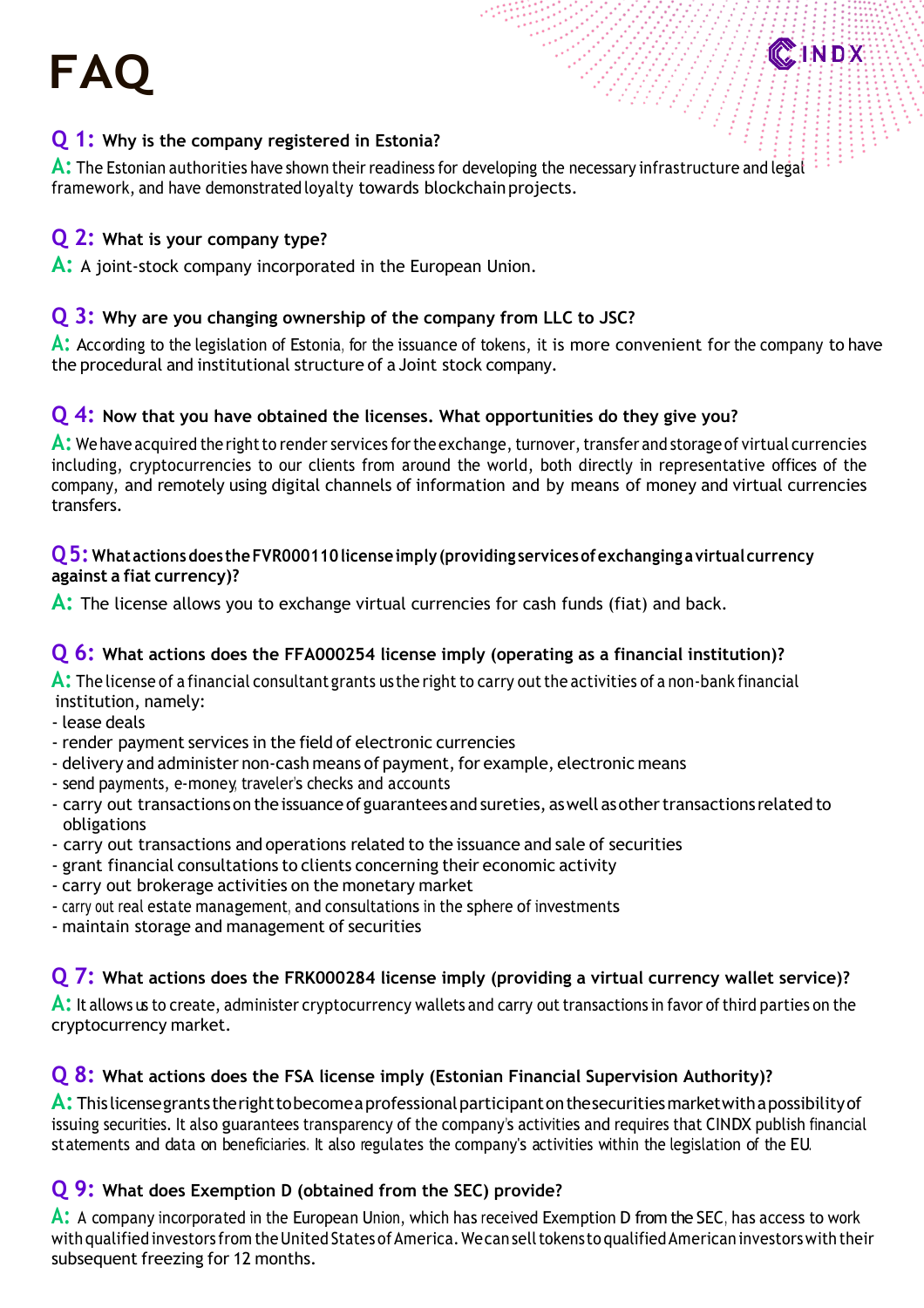# **Q 10: Where will my personal data go? How will my data be protected?**

A: The personal data is provided to the regulators of the Republic of Estonia. Non-disclosure is guaranteed in accordance with the legislation of the European Union Personal Data Officer who operates within the company.

# **Q 11: Is your token a Utility token or a Security token?**

**A:** Both types of tokens are planned for issuance. During Initial Exchange Offering, we will be distributing CINXO (ERC-20) Utility tokens, which have the following main properties:

- An option for CINX Security token

- The right, but not the obligation to convert CINXO to CINX by fixed rate 1 CINXO = 1 CINX

Utility token and does not require registration in the Estonian Financial Supervision and Resolution Authority as a security. When the market and legislation is ready for Security tokens, we shall give the opportunity for our customers to convert CINXO Utility tokens into CINX Security tokens and get the share of profit of the Company.

# **Q 12: When will Utility tokens be issued and distributed to participants?**

**A:** The tokenswill be distributed according to the roadmap on the website during the IEO and listed after distribution. Check the schedule on our website.

#### **Q 13: When will Security tokens be issued and distributed to participants?**

**A:** The tokenswill be produced according to regulation EU 809-2004 after claiming the license of the FSA and registration of the Prospectus.

# **Q 14: What is an 'issuance of Security tokens'?**

A: From a legal point of view, the issuance of a token is an issuance of a non-depository security, registration of which takes place through the registration of the Prospectus.

# **Q 15: What is a Prospectus?**

**A:** The prospectus is a document that contains all the necessary information on the issuance of securities that are subject to registration in accordance with the established procedure.

# **Q 16: How does the CINX Security token protect the rights of the investor?**

- **A:** A Security token protects the rights of investors by:
- registration of tokens with the Estonian FSA
- control of the company's activities by the tax inspection of the FSA
- control of the issuance and distribution of tokens
- monitoring of the correct conduct of the KYC procedure
- control and protection of personal data of each Token sale participant
- control of expenditure of the raised funds
- transparency and openness of the company's structure and data on beneficiaries
- huge fines for violations and liability up to criminal charges

# **Q 17: Why go through the KYC procedure to convert CINX Utility tokens into CINX Security tokens?**

**A:** The KYC procedure is necessary in order to comply with the legislation in the Republic of Estonia to protect investors against fraudulent actions on the part of third parties, as well as to comply with AML procedures and avoid other criminal proceeds.

# **Q 18: Who is a qualified investor in the USA?**

**A:** Aninvestor who has a networth, or a joint net worth with their spouse, in the amount that is not less than one million dollars, or has over 200 thousand US dollars annually in the last two years, or a joint income with their spouse in the amount over 300 thousand dollars for the same period.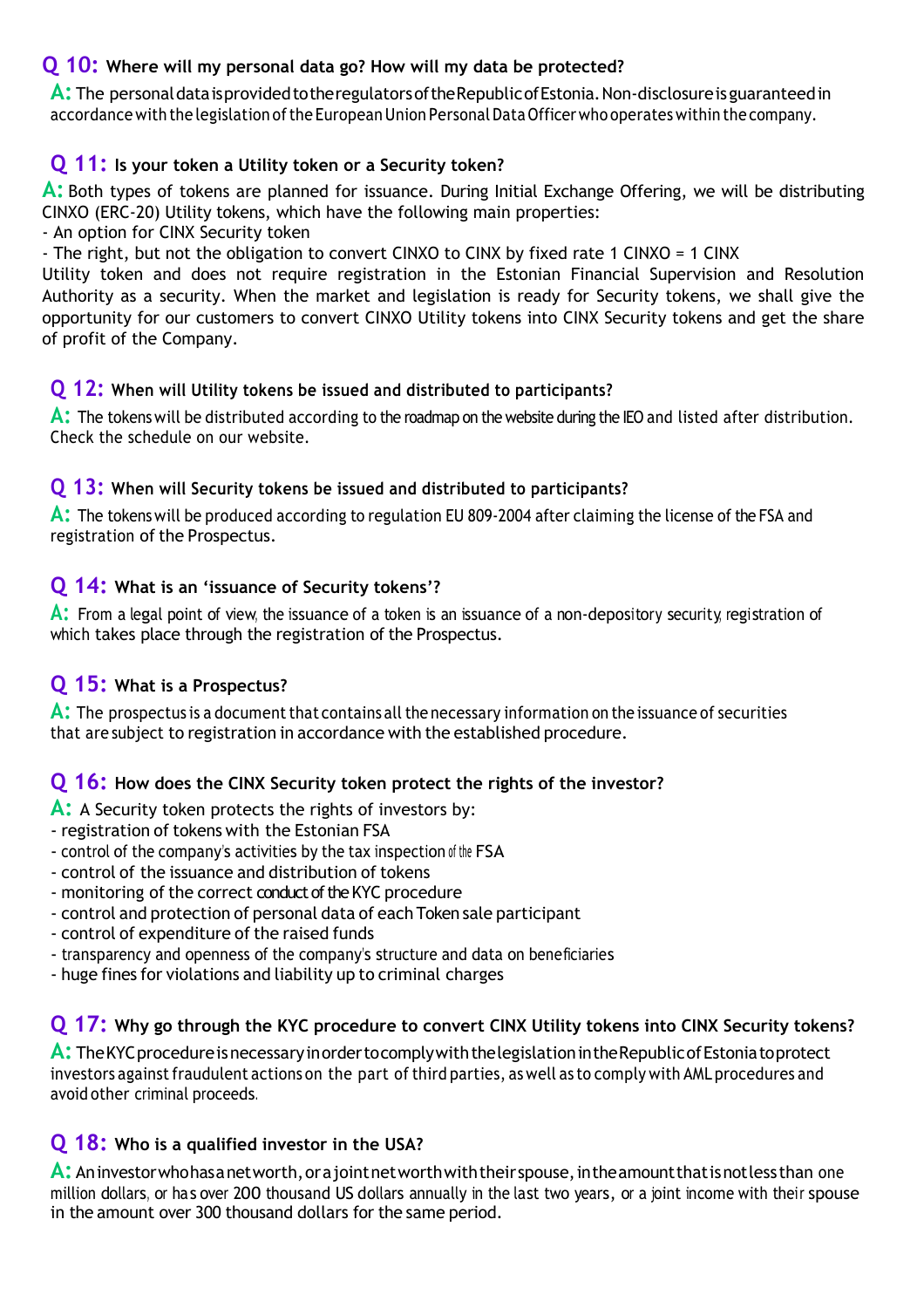

REPUBLIC OF ESTONIA **MINISTRY OF ECONOMIC AFFAIRS AND COMMUNICATIONS** 



# **Operating license**

Number FVR000110 Area of activity Providing services of exchanging a virtual currency against a fiat currency Start of validity 12.04.2018 Valid until **Termless** 

Data of the entrepreneur Name of entrepreneur AS Cindx Investkapital Registry code 14427370 Contact details

> Number of license FVR000110 Area of activity Providing services of exchanging a virtual currency against a fiat currency Start of validity 12.04.2018 Valid until **Termless** Number of decision 20180412-156362 Date of decision 12.04.2018 Issuer of license Politsei- ja Piirivalveamet Classification of Economic Activities code and name Person who submitted the application Aleksandr Bogdanov (tel: +7 903 003 04 69, email: zisin@mail.ru) Accuracy confirmed 12.04.2018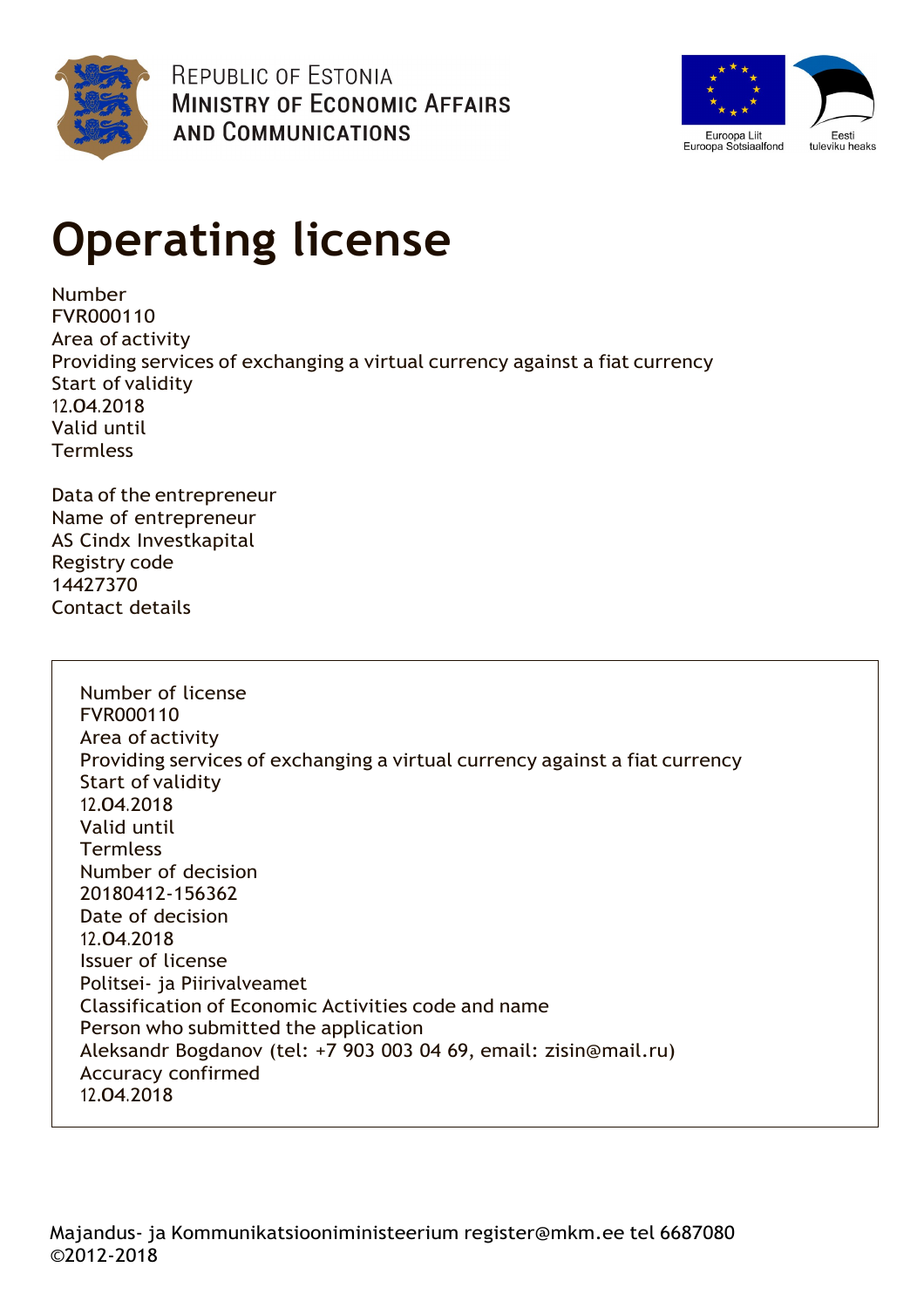

REPUBLIC OF ESTONIA **MINISTRY OF ECONOMIC AFFAIRS AND COMMUNICATIONS** 



# **Operating license**

Number FFA000254 Area of activity Operating as a financialinstitution Start of validity 25.05.2018 Valid until **Termless** 

Data of the entrepreneur Name of entrepreneur AS Cindx Investkapital Registry code 14427370 Contact details

> Number of license FFA000254 Area of activity Operating as a financialinstitution Start of validity 25.05.2018 Valid until **Termless** Numberofdecision 20180525-168490 Date of decision 25.05.2018 Issuer of license Politsei- ja Piirivalveamet Classification of Economic Activities code and name 64991 - Provision of other financial services, except insurance and pension funding, not classified elsewhere Person who submitted the application Sofja Pevzner-Belošitski(tel: 53745367,email: spbestonia@gmail.com) Accuracy confirmed 25.05.2018